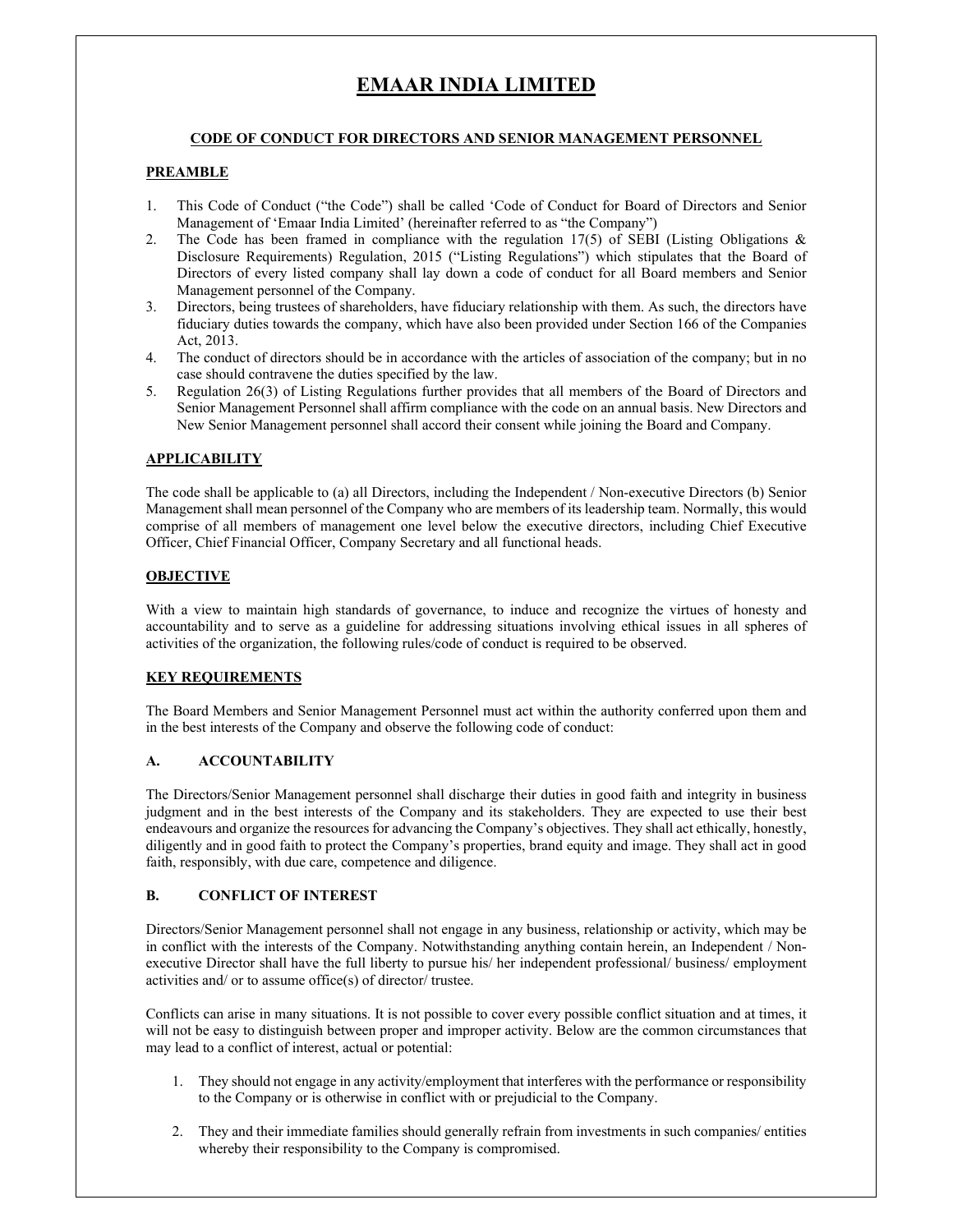3. They should avoid conducting Company business with a relative or with a firm/company in which a relative/related party is associated in any significant role. If such related party transaction is unavoidable, it must be fully disclosed to the board of the Company. Transactions/ dealing done on arm's length basis shall not be considered to be conflict of interest.

# **C. COMPLIANCE**

All applicable laws, rules and regulations shall be complied with. In order to assist the Company in promoting lawful and ethical behaviour, any possible violation of laws, rules, regulations or the code of conduct shall be reported to the Board of Directors. The Company Secretary shall act as the Compliance Officer for the purposes of this Code, and the compliance officer will be available to Directors/Senior Management personnel to answer queries / provide clarifications and to help them comply with the code.

# **D. OTHER DIRECTORSHIPS**

The Directors must disclose their Directorship, Committee membership on the Board of other companies and substantial shareholding in other companies to the Board on an ongoing basis.

## **E. CONFIDENTIALITY OF INFORMATION**

Any information concerning the Company's business, performance, its customers, suppliers, etc., which is not in the public domain and to which the Directors/Senior Management personnel have access or possesses such information must be considered confidential and held in confidence, unless authorized to do so and when disclosure is required under any law. No Director /Senior Management personnel shall provide any information either formally or informally, to the press or any other publicity media, unless specially authorized. Confidential information includes but are not restricted to:

- 1. Information not yet released to the public;
- 2. Unpublished company strategy;
- 3. Investments, planned mergers or acquisitions;
- 4. Information received from customers or partners;
- 5. Unpublished Financial data either actual or forecasted;

## **F. EQUITY**

All attempts should be made to maintain equity and fair justice while dealing on behalf of the Company. The Directors/Senior Management personnel shall be committed to provide a work environment free from unlawful discrimination, harassment and intimidations of any nature. Any kind of harassment and discrimination based on gender, religion, age, sex, national origin and other such characteristics shall be strictly prohibited. They shall strive for maintaining a safe workplace by following safety and health rules and practices.

## **G. CONSUMER/ INVESTOR FOCUS**

The Directors/Senior Management personnel shall focus on customer/ investor satisfaction. They shall ensure that the communications given are accurate and truthful and do not deliberately omit important facts or shall not be of misleading nature.

## **H. TEAM WORK AND SPIRIT**

The principles of mutual trust, teamwork and spirit shall be appreciated and maintained. Best efforts shall be made to contribute to an environment that builds confidence and empowers people through personal and professional growth. They shall attempt that the teams grow together through collaborative working, skills development, knowledge sharing and learning from each other. Employees being invaluable assets shall be motivated to achieve higher goals.

## **I. CORPORATE OPPORTUNITY**

Except as approved by the Board, the Directors/Senior Management personnel are prohibited from: (a) taking any personal opportunities directly or indirectly that belong to the Company or are discovered through the use of Company's property, information or position; and (b) Using the Company's property, information or position for personal gain/advantage or to cause detriment to the Company. Notwithstanding anything contain herein, an Independent / Non-executive Director shall have the full liberty to pursue his/ her independent professional/ business/ employment activities and/ or to assume office(s) of director/ trustee.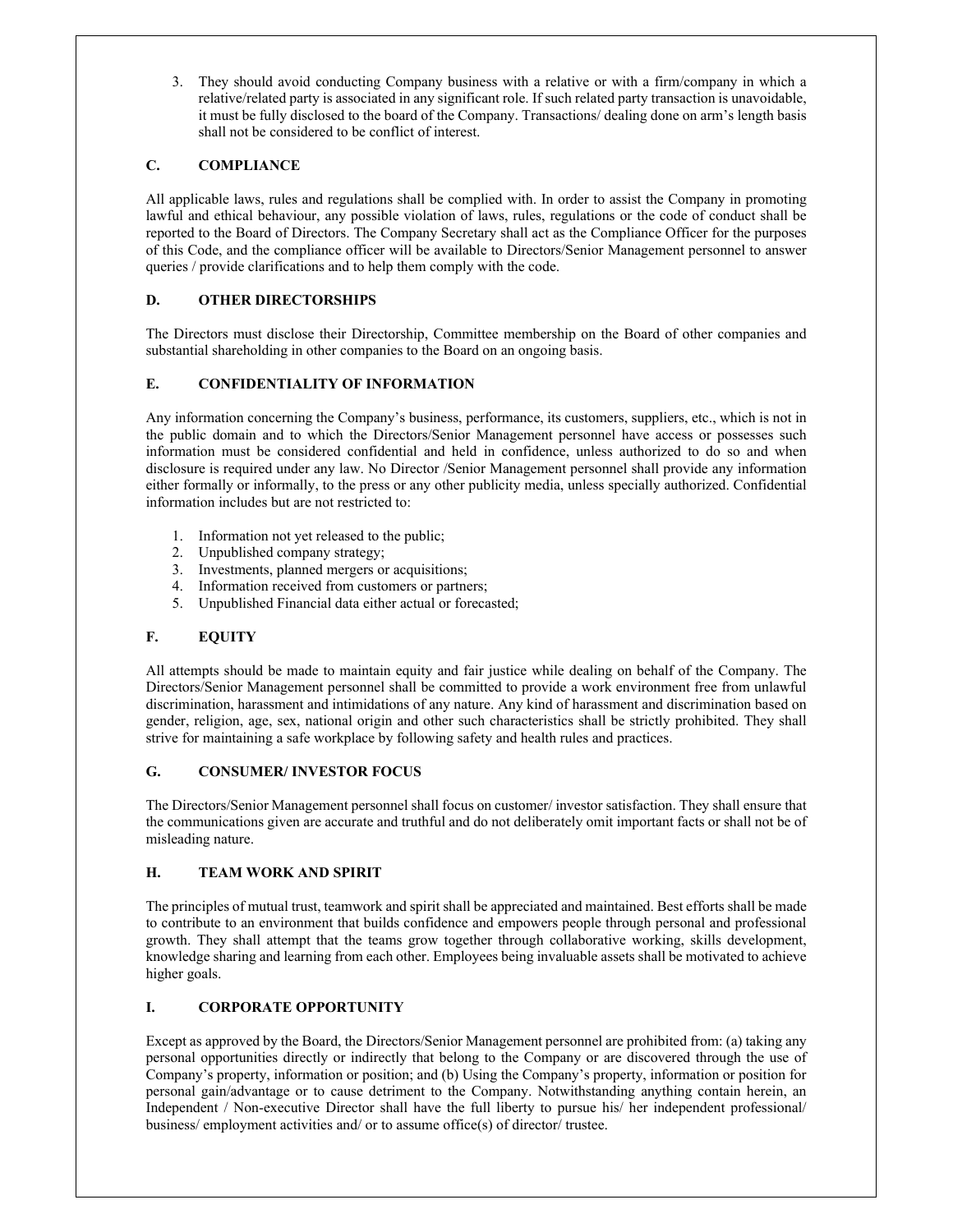## **J. GIFT & DONATIONS**

No Director/Senior Management Personnel of the Company shall receive or offer, directly or indirectly, any gifts, donations, remuneration, hospitality, illegal payments and comparable benefits which are intended to obtain business favors. Subject to this clause, nominal gifts of commemorative nature, for special events/ achievements or in the course of social relations and normal business courtesies may be accepted/ given.

# **K. SAFEGUARDING COMPANY'S ASSETS**

The use of Company's assets for illegal or non-ethical business purposes shall be strictly prohibited. Protecting the Company's assets regardless of whether the same is tangible or intangible is the responsibility of each Director/Senior Management person.

# **L. FINANCIAL RECORD KEEPING & REPORTING**

It is critical to ensure that all transactions are properly identified, analyzed and recorded. Regardless of whether a Director/Senior Management person is directly involved in financial reporting or accounting, most come into contact with financial transactions directly or indirectly. All reasonable efforts are expected to ensure that all business records and reports are accurate, complete and reliable.

# **DUTIES OF DIRECTORS**

Section 166 of the Companies Act, 2013 ("the Act") provides for duties of Directors as under:

- 1. Subject to the provisions of this Act, a director of a company shall act in accordance with the articles of the company.
- 2. A director of a company shall act in good faith in order to promote the objects of the company for the benefit of its members as a whole, and in the best interests of the company, its employees, the shareholders, the community and for the protection of environment.
- 3. A director of a company shall exercise his duties with due and reasonable care, skill and diligence and shall exercise independent judgment.
- 4. A director of a company shall not involve in a situation in which he may have a direct or indirect interest that conflicts, or possibly may conflict, with the interest of the company.
- 5. A director of a company shall not achieve or attempt to achieve any undue gain or advantage either to himself or to his relatives, partners, or associates and if such director is found guilty of making any undue gain, he shall be liable to pay an amount equal to that gain to the company.
- 6. A director of a company shall not assign his office and any assignment so made shall be void.

Further in terms of para III (Duties) of Schedule IV of the Act, the Independent Directors shall:

- 1. undertake appropriate induction and regularly update and refresh their skills, knowledge and familiarity with the company;
- 2. seek appropriate clarification or amplification of information and, where necessary, take and follow appropriate professional advice and opinion of outside experts at the expense of the company;
- 3. strive to attend all meetings of the Board of Directors and of the Board committees of which he is a member;
- 4. participate constructively and actively in the committees of the Board in which they are chairpersons or members;
- 5. strive to attend the general meetings of the company;
- 6. where they have concerns about the running of the company or a proposed action, ensure that these are addressed by the Board and, to the extent that they are not resolved, insist that their concerns are recorded in the minutes of the Board meeting;
- 7. keep themselves well informed about the company and the external environment in which it operates;
- 8. not to unfairly obstruct the functioning of an otherwise proper Board or committee of the Board;
- 9. pay sufficient attention and ensure that adequate deliberations are held before approving related party transactions and assure themselves that the same are in the interest of the company;
- 10. ascertain and ensure that the company has an adequate and functional vigil mechanism and to ensure that the interests of a person who uses such mechanism are not prejudicially affected on account of such use;
- 11. report concerns about unethical behaviour, actual or suspected fraud or violation of the company's code of conduct or ethics policy;
- 12. acting within his authority, assist in protecting the legitimate interests of the company, shareholders and its employees;
- 13. not disclose confidential information, including commercial secrets, technologies, advertising and sales promotion plans, unpublished price sensitive information, unless such disclosure is expressly approved by the Board or required by law